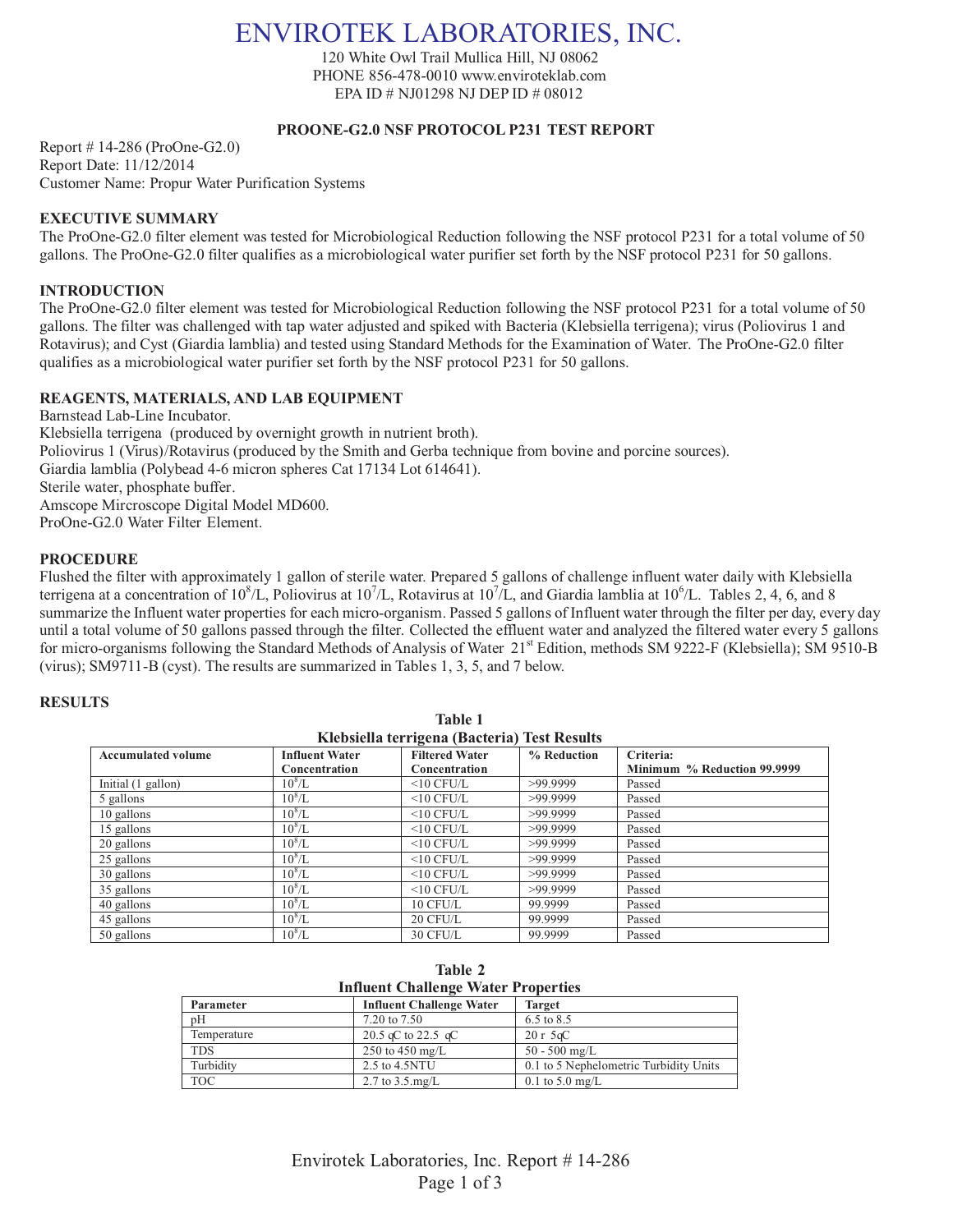# ENVIROTEK LABORATORIES, INC.

120 White Owl Trail Mullica Hill, NJ 08062 PHONE 856-478-0010 www.enviroteklab.com EPA ID # NJ01298 NJ DEP ID # 08012

**Table 3**

### **Poliovirus 1 (Virus) Test Results**

| <b>Accumulated volume</b> | <b>Influent Water</b> | <b>Filtered Water</b> | % Reduction | Criteria:                 |
|---------------------------|-----------------------|-----------------------|-------------|---------------------------|
|                           | Concentration         | Concentration         |             | Minimum % Reduction 99.99 |
| Initial (1 gallon)        | $10^7$ /L             | $<$ 10 PFU/L          | >99.99      | Passed                    |
| 5 gallons                 | 10'/L                 | $<$ 10 PFU/L          | >99.99      | Passed                    |
| 10 gallons                | 10'/L                 | $<$ 10 PFU/L          | >99.99      | Passed                    |
| 15 gallons                | 10'/L                 | $<$ 10 PFU/L          | >99.99      | Passed                    |
| 20 gallons                | $10^7$ /L             | $<$ 10 PFU/L          | >99.99      | Passed                    |
| 25 gallons                | 10'/L                 | $<$ 10 PFU/L          | >99.99      | Passed                    |
| 30 gallons                | $10^{7}$ /L           | $<$ 10 PFU/L          | >99.99      | Passed                    |
| 35 gallons                | $10^7$ /L             | $<$ 10 PFU/L          | >99.99      | Passed                    |
| 40 gallons                | 10'/L                 | 10 PFU/L              | 99.99       | Passed                    |
| 45 gallons                | 10'/L                 | 10 PFU/L              | 99.99       | Passed                    |
| 50 gallons                | 10'/L                 | 10 PFU/L              | 99.99       | Passed                    |

**Table 4 Influent Challenge Water Properties** 

| Parameter   | <b>Influent Challenge Water</b> | <b>Target</b>                          |
|-------------|---------------------------------|----------------------------------------|
| pH          | 7.20 to 7.80                    | 6.5 to 8.5                             |
| Temperature | 18.5 qC to 20.5 qC              | $20r$ 5 $\alpha$ C                     |
| <b>TDS</b>  | 250 to 350 mg/L                 | $50 - 500$ mg/L                        |
| Turbidity   | 2.5 to 4.5NTU                   | 0.1 to 5 Nephelometric Turbidity Units |
| <b>TOC</b>  | 2.6 to $3.8 \text{ mg/L}$       | $0.1 \text{ to } 5.0 \text{ mg/L}$     |

#### **Table 5 Rotavirus (Virus)Test Results**

| <b>Accumulated volume</b> | <b>Influent Water</b><br>Concentration | <b>Filtered Water</b><br>Concentration | % Reduction | Criteria:<br>Minimum % Reduction 99.99 |
|---------------------------|----------------------------------------|----------------------------------------|-------------|----------------------------------------|
| Initial (1 gallon)        | $10^7$ /L                              | $<$ 10 PFU/L                           | >99.99      | Passed                                 |
| 5 gallons                 | $10^7$ /L                              | $<$ 10 PFU/L                           | >99.99      | Passed                                 |
| 10 gallons                | 10'/L                                  | $<$ 10 PFU/L                           | >99.99      | Passed                                 |
| 15 gallons                | $10^7$ /L                              | $<$ 10 PFU/L                           | >99.99      | Passed                                 |
| 20 gallons                | 10'/L                                  | $<$ 10 PFU/L                           | >99.99      | Passed                                 |
| 25 gallons                | $10^7$ /L                              | $<$ 10 PFU/L                           | >99.99      | Passed                                 |
| 30 gallons                | $10^7$ /L                              | $<$ 10 PFU/L                           | >99.99      | Passed                                 |
| 35 gallons                | $10^7$ /L                              | $<$ 10 PFU/L                           | >99.99      | Passed                                 |
| 40 gallons                | $10^7$ /L                              | 10 PFU/L                               | 99.99       | Passed                                 |
| 45 gallons                | 10'/L                                  | 10 PFU/L                               | 99.99       | Passed                                 |
| 50 gallons                | $10^7$ /L                              | 10 PFU/L                               | 99.99       | Passed                                 |

**Table 6 Influent Challenge Water Properties** 

| Parameter   | <b>Influent Challenge Water</b> | <b>Target</b>                          |
|-------------|---------------------------------|----------------------------------------|
| pΗ          | 7.20 to 7.80                    | 6.5 to 8.5                             |
| Temperature | 18.5 qC to 20.5 qC              | $20r$ 5 $\alpha$ C                     |
| <b>TDS</b>  | 250 to 350 mg/L                 | $50 - 500$ mg/L                        |
| Turbidity   | 2.5 to 4.5NTU                   | 0.1 to 5 Nephelometric Turbidity Units |
| <b>TOC</b>  | 2.6 to $3.8 \text{ mg/L}$       | $0.1 \text{ to } 5.0 \text{ mg/L}$     |